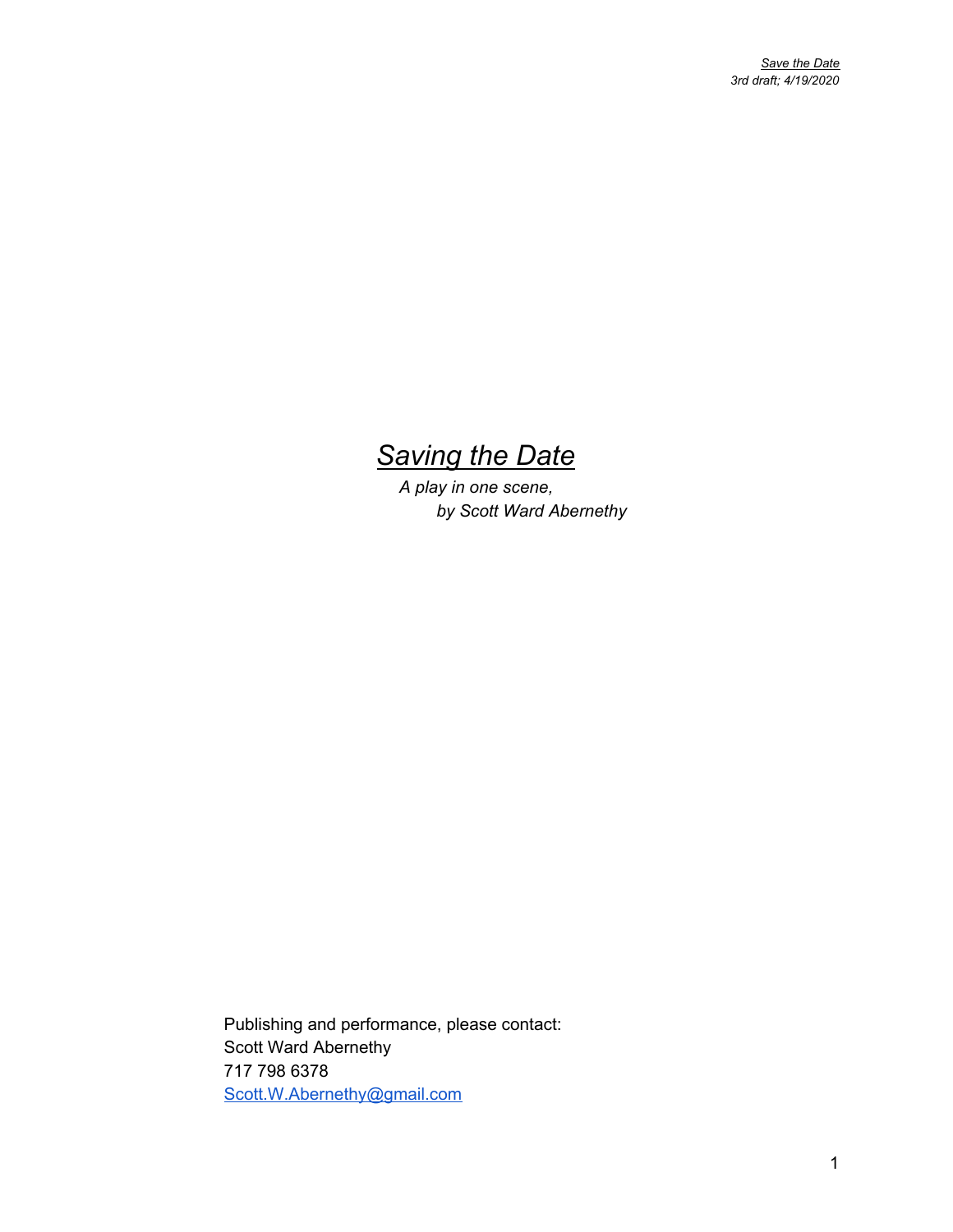*Casey*- *late 20's/early 30's. Huge heart, high energy. Her emotions are large, but earnest, a very young soul.*

*Athena- late 20's/early 30's. More Cynical than Casey, she considers herself to be the "smart one". Cares for Casey, but loses patience easily.*

*\*\*All character genders, pronouns, and role associations may be changed as desired*

*Interior. A nicely kept apartment living room with mostly ikea furniture, and an art deco clock on* the back wall, a few feet from the door. As lights come up, we see Athena, dressed to stay in, *but made-up, sitting on the couch and enjoying a flirty text conversation on her phone. After a few moments, Casey enters from the hall, ready to go out, but unsure. She lingers between the couch and the door for a beat before...*

#### **Casey:**

Heeeeeey… So, what are you thinking for dinner?

#### **Athena:**

**Casey:**

**Athena:**

**Casey:**

(*Startled, hides her phone*) Dunno. Probably just order Golden House. (*suspicious*) Why?

Just… asking. Chinese sounds good.

You have a date.

(*guilty pause*) Maybe./

#### **Athena:**

CASEY! NOOOOOOOOOOOO

**Casey:** Stop! Athena Stop stop stop. I'm just, like, having second thoughts.

#### **Athena:**

I'm shocked.

**Casey:**

That's not fair.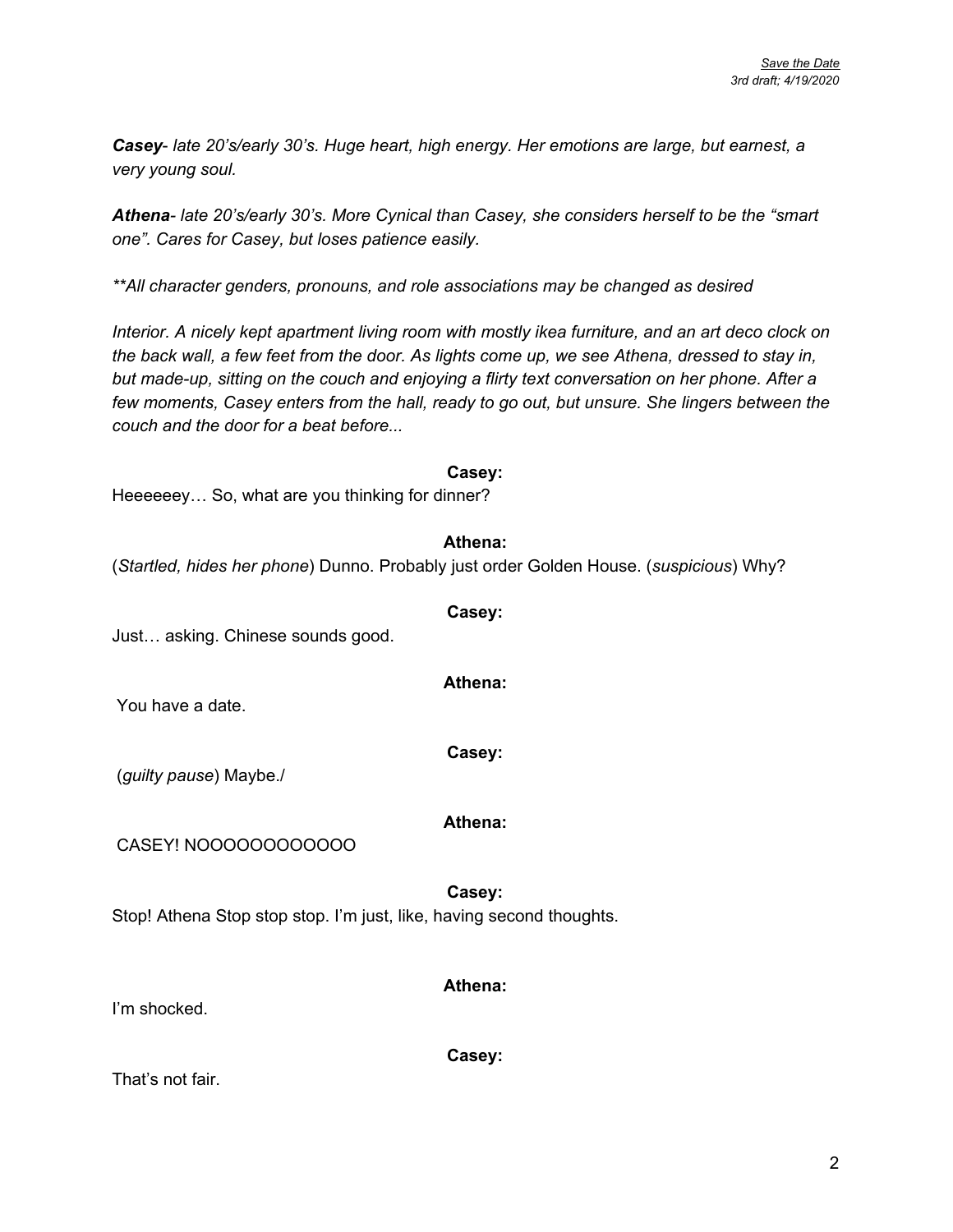#### **Athena:**

Oh no?

### **Casey:**

No! I have every right to change my mind about a date.../

#### **Athena:**

uh huh.

**Casey:** "Uh huh" Is right, I'm just not as sure as I was this morning. Does Golden house have Pad See Yeu?

Why though?

I had chinese two days ago.

No. Why aren't you interested anymore?

**Casey:** I didn't say *that*, I'm still deciding if I want to cancel.

Fuck that.

Rude!

**Athena:** No Casey. Fuck that. This is the fourth time this month./

Where is this coming from?/

#### **Athena:**

**Casey:**

Casey. You complain about being single literally every day. Every. Day. I know you are still broken up over ( Sotto voice, *off Casey's look*) "*Him*", but you bailed on three *pretty* cool people already this month. I know you want to heal, but from my perspective, it is just a little exhausting.That's all.

**Casey:**

**Athena:**

**Athena:**

**Athena:**

**Casey:**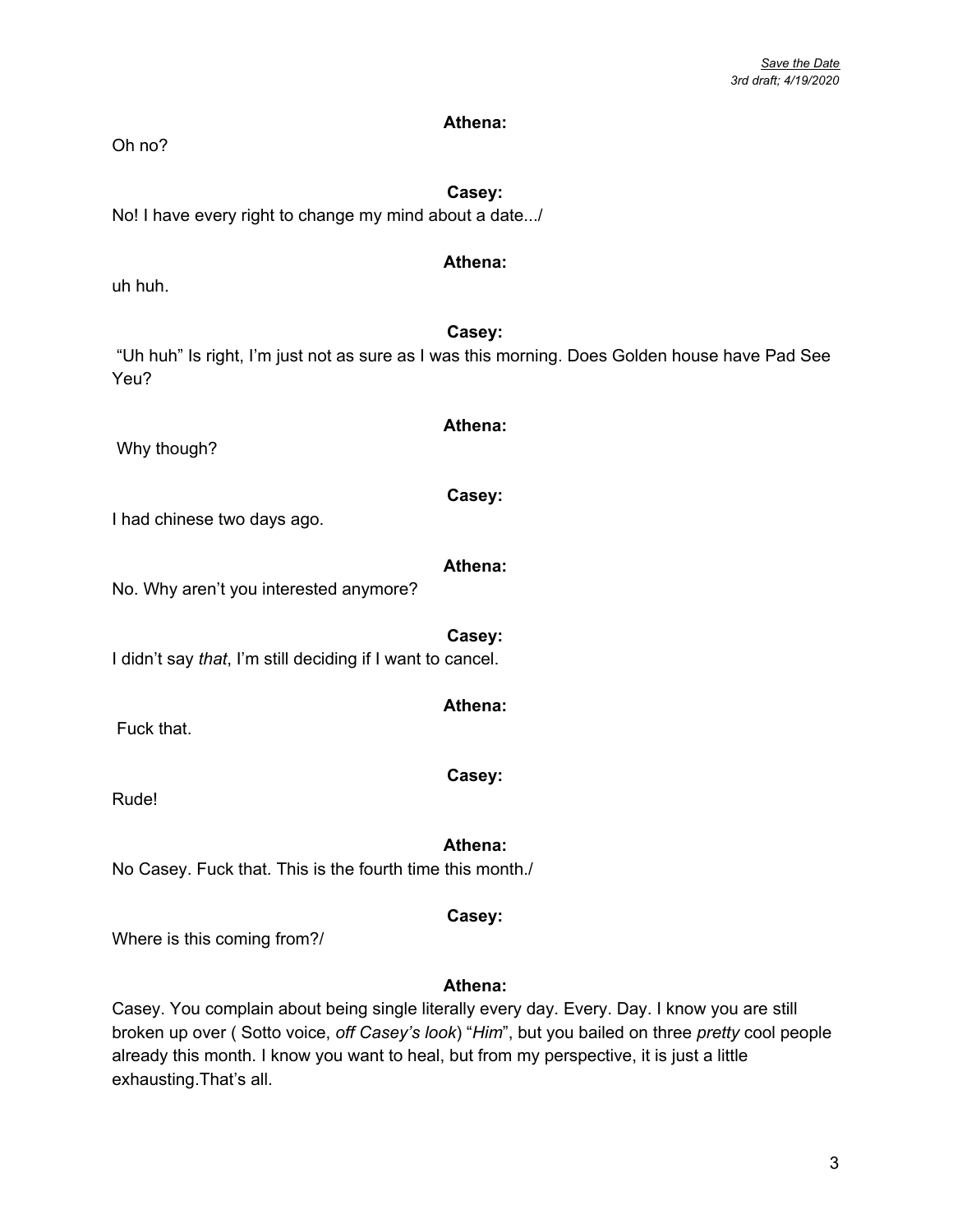#### **Casey:**

I know, I know. But like, what if there is a dealbreaker?

#### **Athena:**

Aha, I knew it. Have you actually cancelled?

No.

#### **Athena:**

**Casey:**

So what's the problem?

#### **Casey:**

I'm not sure I can say. It's embarrassing...

#### **Athena:**

**Casey:**

**Athena:**

**Casey:**

(*Beat*)

**Athena:**

**Casey:**

Embarrassing? The last dealbreaker you gave me was "haircut." Isn't your movie at seven? Casey, look at the clock, its six-fucking-thirty-five.

Please don't curse at me.

Don't be lame.

He has a kid.

Fuck.

Athena.

#### **Athena:**

**Casey:**

Sorry. (*Pause*). That's a deal breaker for you?

#### I'm honestly not sure.

4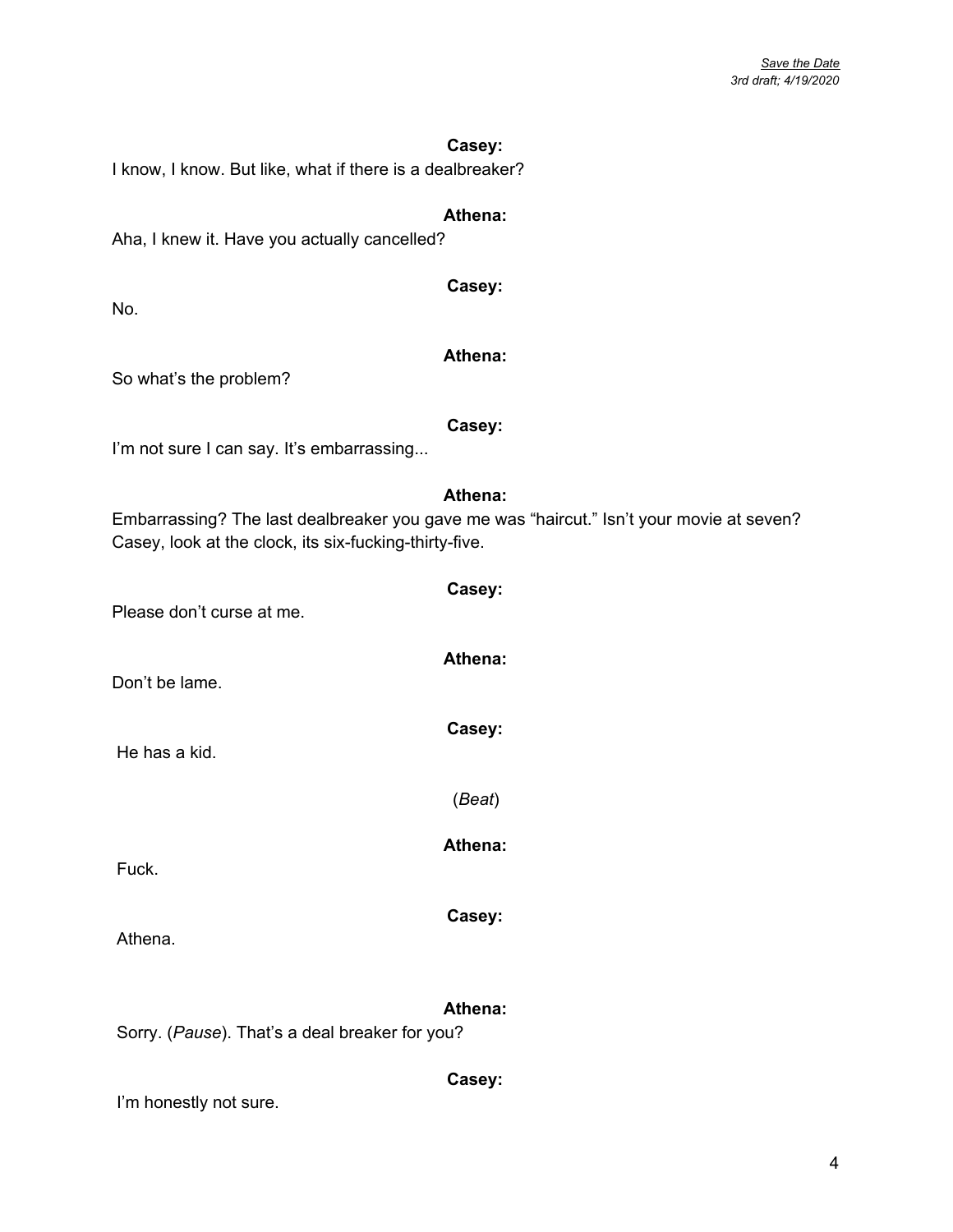#### **Athena:**

Right. Right right right. (*Finishes a message on her phone, and sets it down*) So. Talk?

#### **Casey:**

Yes, please. Should I cancel first?

#### **Athena:**

Let's not. You are already dressed, and you can walk to the Regal in 10 minutes, right?

#### **Casey:**

Right, but he's probably already on his way.

Yeah, so it's too late for it to make much of a difference anyway. I'm sorry I came at you like that, let's just (*deep breath*) let it go. Start from scratch. We have time, we can work through whatever this is in 10 minutes. Positivity first. What do you like about… err…

Devyn

Devyn. With a "Y"?

Oh yeah.

#### **Athena:**

Thats hot. First one down. What ELSE do you like about Devyn? Why did you say yes?

#### **Casey:**

Well. He is for sure cute. No, handsome! It might just be the beard, but his jaw seems really strong. Plus, he's husky. The good husky, not the bad husky. Obviously.

### **Athena:**

Obviously./

#### **Casey:**

He's also really sweet. I think so anyway. Like, we've known each other for a few weeks now, he's one of the independent contractors they brought in, and we flirted a little first. He didn't ask me out point blank like that last guy. He was so approachable, like, he made me feel totally calm around him, even when he asked me out. Professional dress, but like, not pretentious; he's a

### **Athena:**

**Athena:**

**Casey:**

**Casey:**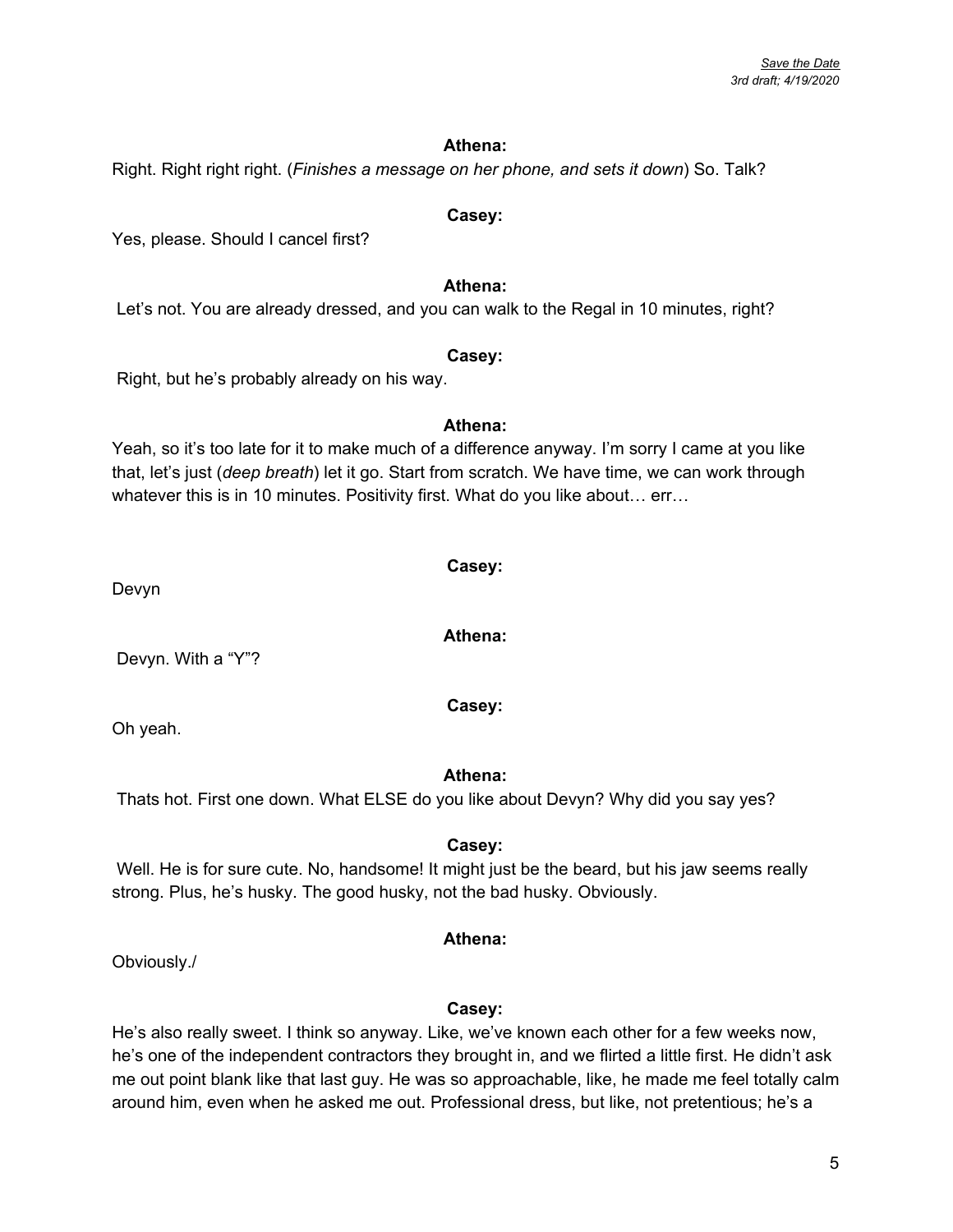necktie guy and had a different tie everyday, but tasteful, not *wacky*. And… he said, like, the nicest thing to me before he asked me out. He just walked over to me — really grounded, he has a really *grounded* walk, so sexy — and he told me he liked the way I think. What he said was, "Watching you work has been pretty incredible, you focus so completely on everything you're doing, you totally light up."

#### **Athena:**

Smooth.

#### **Casey:**

But he meant it! He was shy when he asked me out, I felt… appreciated.

#### **Athena:**

Wow. Heavy stuff Casey. When did he mention the kid?

#### **Casey:**

Today. We were texting about tonight and joking about cold feet and he said he already paid for the sitter.

#### **Athena:**

oof.

**Casey:** *Seriously*, so… I asked, and he seemed really apologetic that he forgot to mention it, and I panicked and told him it was fine.

| How old?                         | Athena:        |
|----------------------------------|----------------|
| I think early thirties?          | Casey:         |
| No, the Kid.                     | Athena:        |
| He said first grade? A daughter. | Casey:         |
| Mother?                          | <b>Athena:</b> |

#### **Casey:**

I don't know! I couldn't bring myself to ask over text.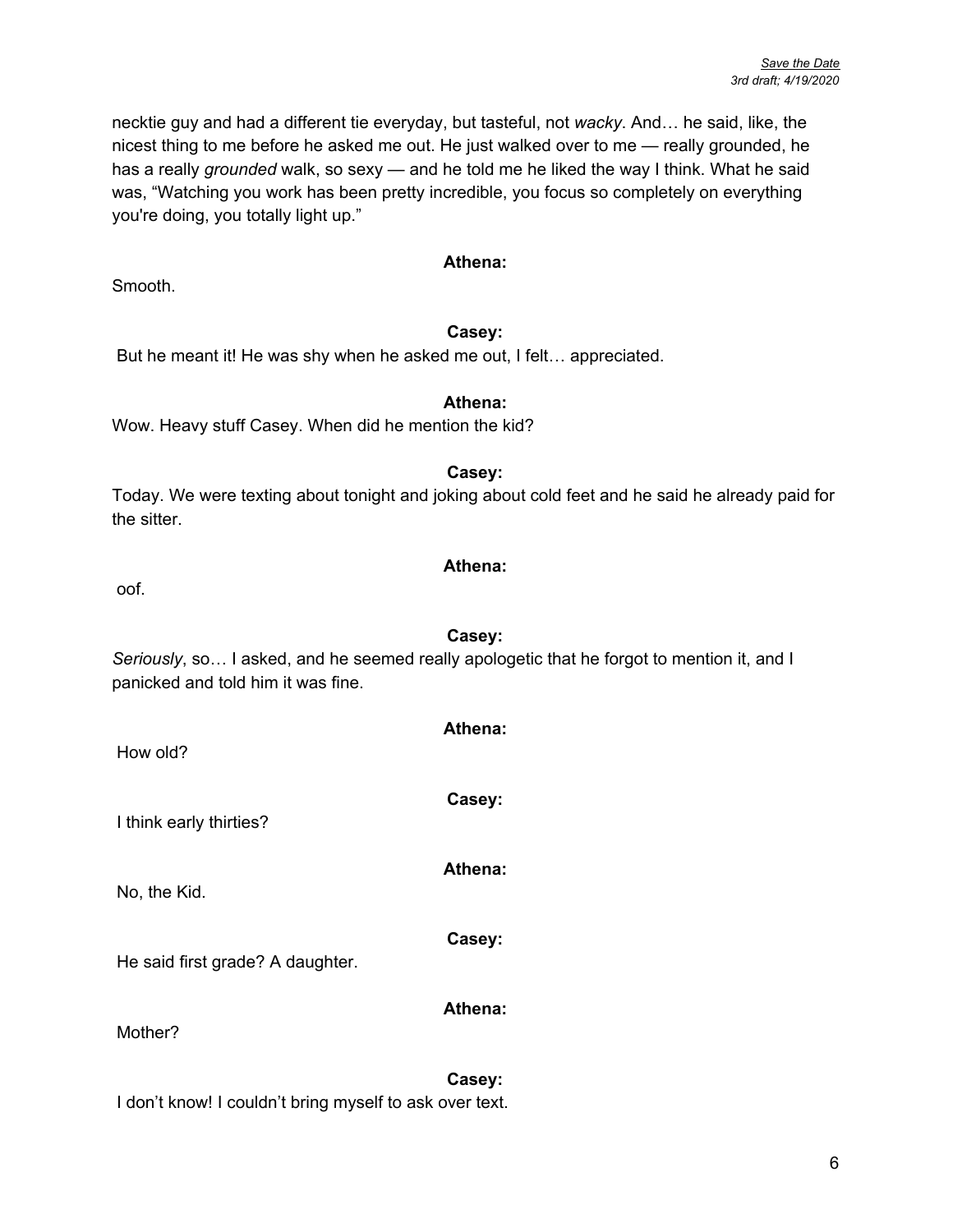7

#### **Athena:**

No, that's good. First grade is a good age. He does sound pretty great.

#### **Casey:**

yeah.

#### **Athena:**

You broke things off with Leon because you wanted a family, right?

#### **Casey:**

DON'T SAY HIS NAME! That *and* he cheated on me, but yeah. I do. I really do want a family.

#### **Athena:**

So what's the problem? Do you just not want someone else? I *totally* get that/

#### **Casey:**

It's not that, exactly... It's just...If her mother is around I can't compete with that. OR — what if we have another? Would she hate it, or worse! What if I loved mine more? She would know, she would see right through me and be traumatized for the rest of her life! I don't want to steal a little girl's father, Athena! What if she called me by my first name? OH MY GOD I would be an evil step-mother!

#### **Athena:**

Woah! Casey it's not….oook… I have step parents and half brothers, remember? And I turned out *mostly* fine…

#### **Casey:**

Oh I forgot, I'm so sorry!

#### **Athena:**

It's fine, it's... whatever. With my family, I knew where I ranked, that's true, but there was still love. Say what you will, but my stepmom is a good person, and/

**Casey:**

But am I?

**Athena:**

**Casey:**

Casey…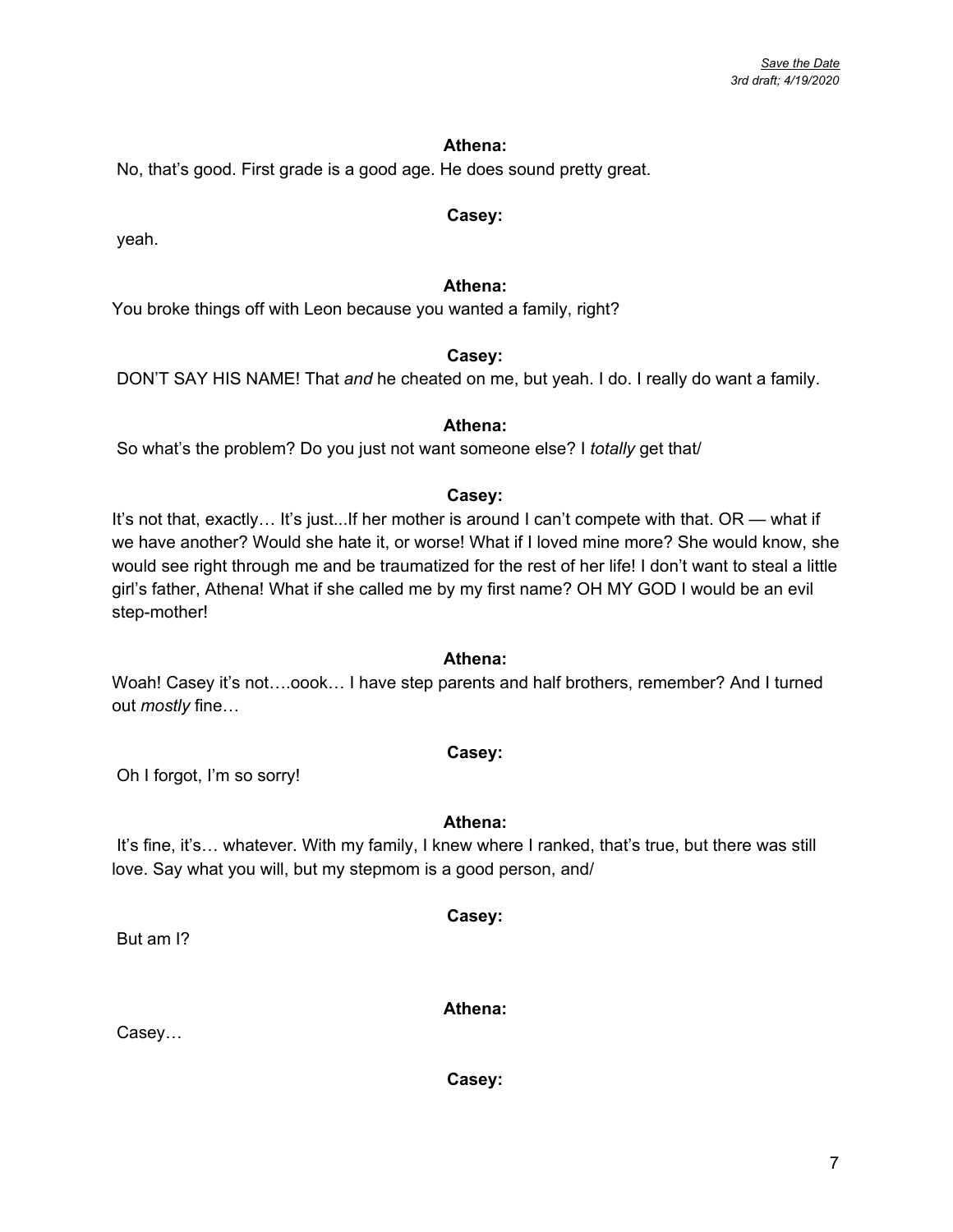8

Am I a good person? Seriously. I am a *total* mess, Athena. Take right now for an example. Plus… I'm dumb.

#### **Athena:**

C'mon.

#### **Casey:**

Don't. I'm *kinda* dumb. I know it, I know you think so, and you're right.

#### **Athena:**

OMG, it's quarter of seven, you need to go!

#### **Casey:**

(*rushing to her jacket to grab her phone*) I need to cancel. I've already made him waste enough time away from his precious little girl.

**Athena:** (*covering the phone and guiding Casey back to the couch*) no, no, NO! Wait. Wait. Wait. Let's try something. Ok? Try something with me?

Ok…

Just pretend for a second that I'm a little girl, right? and I just got home from first grade/

right...

/BUT I'm in trouble at school, so I'm sad.

What happened?

**Athena:** uhh... I cheated. On a spelling test. (*Child voice,full character*) I cheated on my spelling test.

Oh. Oh no. Oh, sweetie, why did you do that?

#### **Athena:**

**Casey:**

I didn't know the answers and everyone was doing better than me...

#### **Athena:**

**Casey:**

### **Casey:**

# **Athena:**

# **Casey:**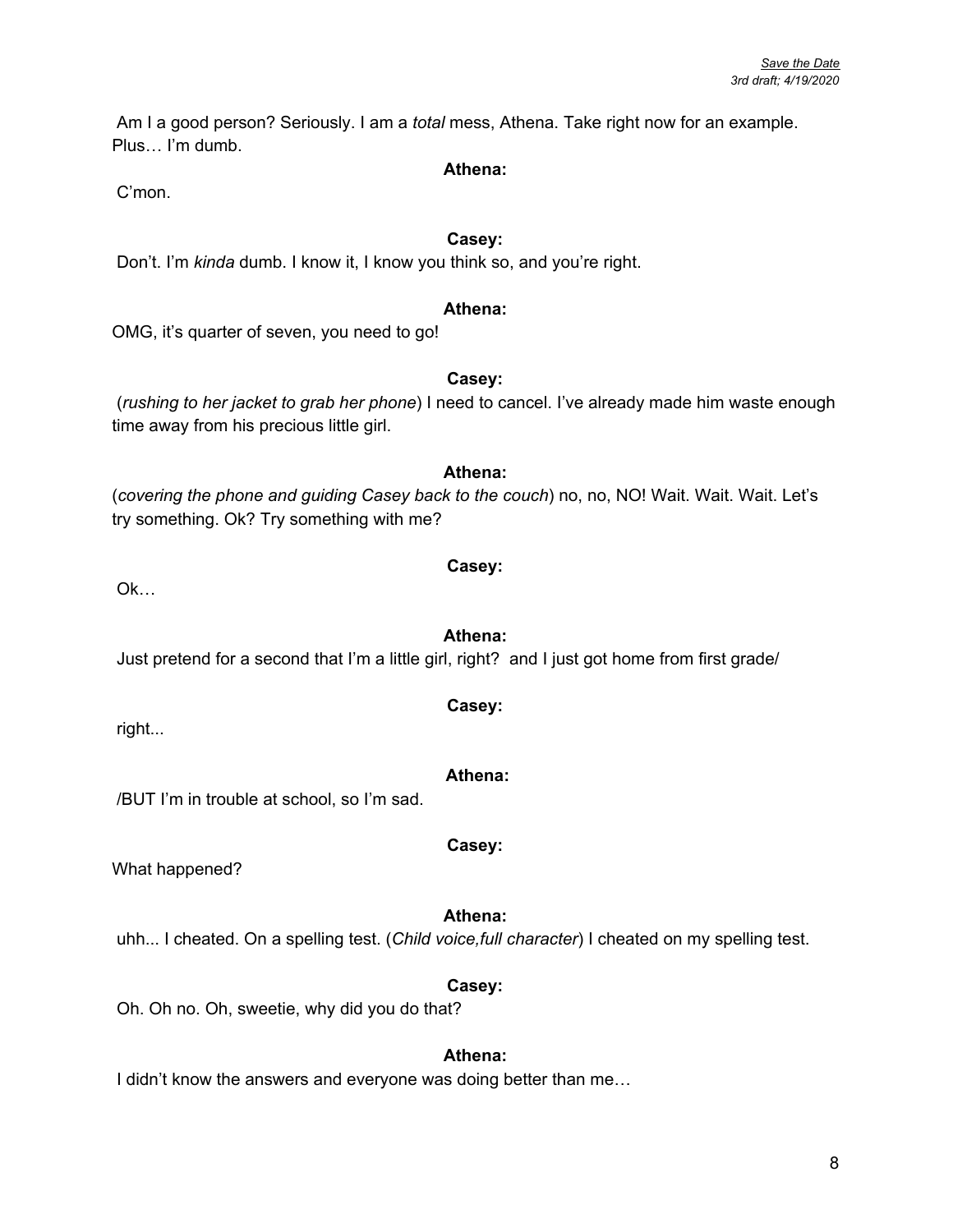#### **Casey:**

Oh, honey! (*Casey opens her arms and in spite of herself Athena is embraced by them*) I know how that feels, but you should never do that, ever.

#### **Athena:**

Even if I don't get caught?

#### **Casey:**

Especially then! It's ok if you fail sometimes, but when you lie or cheat it's like throwing a little piece of yourself away, a little piece you'll never get to see or understand because you never even gave it a chance. You don't need to have what anyone else has, I love you just how you are, and I don't want to lose a single piece over just one spelling test. Not ever!

*(Casey rocks her pretend daughter back and forth for a few moments of loving silence. Athena is speechless.)*

| Well.                                                                 | Athena: |  |
|-----------------------------------------------------------------------|---------|--|
| Was that alright?                                                     | Casey:  |  |
| yes. That was good.                                                   | Athena: |  |
| Really!?                                                              | Casey:  |  |
| Yup, that was really something.                                       | Athena: |  |
| You think I would be a good mom?                                      | Casey:  |  |
| I mean, this is only the first date, but I do. Yes.                   | Athena: |  |
| (Beat. They beam at one another, though Athen is a little restrained) |         |  |
|                                                                       |         |  |

#### **Casey:**

OH my goodness! I need to go! (*She hugs Athena again*) Thank you so much, you are the absolute best. Wish me luck!